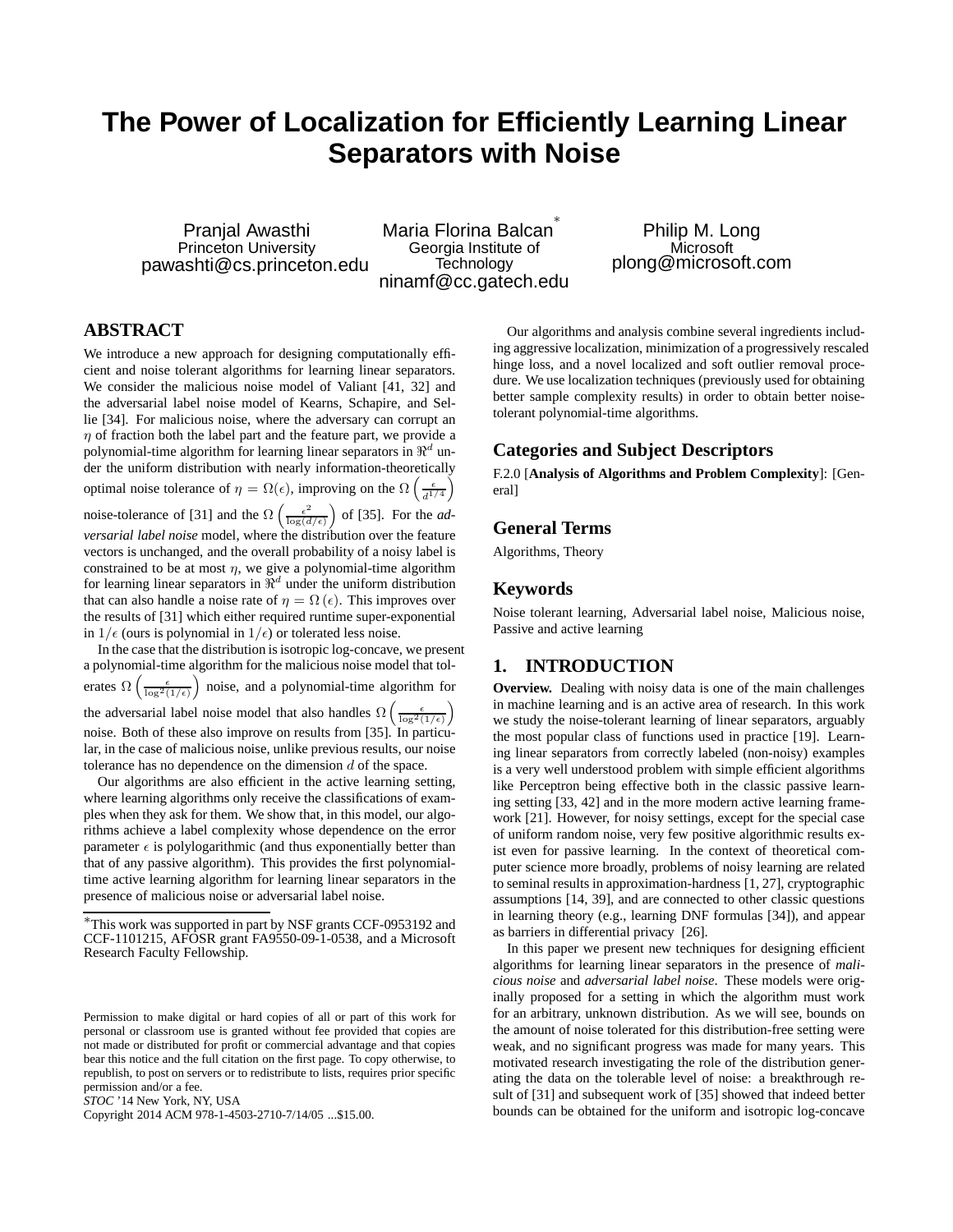distributions. In this paper, we continue this line of research. For the malicious noise case, where the adversary can corrupt both the label part and the feature part of the observation (and it has unbounded computational power and access to the entire history of the learning algorithm's computation), we design an efficient algorithm that can tolerate a near-optimal amount of malicious noise (within constant factor of the statistical limit) for the uniform distribution, and also improve over the previously known results for log-concave distributions. In particular, unlike previous works, our noise tolerance limit has no dependence on the dimension d of the space. We also show similar improvements for adversarial label noise, and furthermore show that our algorithms can naturally exploit the power of active learning. Active learning is a widely studied modern learning paradigm, where the learning algorithm only receives the class labels of examples when it asks for them. We show that in this model, our algorithms achieve a label complexity whose dependence on the error parameter  $\epsilon$  is exponentially better than that of any passive algorithm. This provides the first polynomialtime active learning algorithm for learning linear separators in the presence of adversarial label noise, solving an open problem posed in [3, 37]. It also provides the first analysis showing the benefits of active learning over passive learning under the challenging malicious noise model.

Our work brings a new set of algorithmic and analysis techniques including localization (previously used for obtaining better sample complexity results) and soft outlier removal that we believe will have other applications in learning theory and optimization. Localization [9, 15, 44, 4, 16, 36, 29, 8] refers to the practice of progressively narrowing the focus of a learning algorithm to an increasingly restricted range of possibilities (which are known to be safe given the information up to a certain point in time), thereby improving the stability of estimates of the quality of these possibilities based on random data.

In the following we start by formally defining the learning models we consider. We then present the most relevant prior work, and then our main results and techniques.

**Passive and Active Learning. Noise Models.** In this work we consider the problem of learning linear separators in two learning paradigms: the classic passive learning setting and the more modern active learning scenario. As is typical [33, 42], we assume that there exists a distribution D over  $\mathbb{R}^d$  and a fixed unknown target function w ∗ . In the noise-free case, in the *passive supervised learning* model the algorithm is given access to a distribution oracle  $EX(D, w^*)$  from which it can get training samples  $(x, sign(w^* \cdot x))$  where  $x \sim D$ . The goal of the algorithm is to output a hypothesis w such that  $err_D(w) = Pr_{x \sim D}[\text{sign}(w^* \cdot x) \neq$  $sign(w \cdot x) \leq \epsilon$ . In the active learning model [18, 21] the learning algorithm is given as input a pool of unlabeled examples drawn from the distribution oracle. The algorithm can then query for the labels of examples of its choice from the pool. The goal is to produce a hypothesis of low error while also optimizing for the number of label queries (also known as *label complexity*). The hope is that in the active learning setting we can output a classifier of small error by using many fewer label requests than in the passive learning setting by actively directing the queries to informative examples (while keeping the number of unlabeled examples polynomial).

In this work we focus on two noise models. The first one is the malicious noise model of [41, 32] where samples are generated as follows: with probability  $(1 - \eta)$  a random pair  $(x, y)$  is output where  $x \sim D$  and  $y = sign(w^* \cdot x)$ ; with probability  $\eta$  the adversary can output an arbitrary pair  $(x, y) \in \mathbb{R}^d \times \{-1, 1\}$ . We will call  $\eta$  the noise rate. Each of the adversary's examples can depend on the state of the learning algorithm and also the previous draws of the adversary. We will denote the malicious oracle as  $EX_{\eta}(D, w^*)$ . The goal remains, however, to output a hypothesis w such that  $Pr_{x \sim D}[\text{sign}(w^* \cdot x) \neq \text{sign}(w \cdot x)] \leq \epsilon$ .

In this paper, we consider an extension of the malicious noise model to the the active learning model as follows. There are two oracles, an example generation oracle and a label revealing oracle. The example generation oracle works as usual in the malicious noise model: with probability  $(1 - \eta)$  a random pair  $(x, y)$  is generated where  $x \sim D$  and  $y = sign(w^* \cdot x)$ ; with probability  $\eta$ the adversary can output an arbitrary pair  $(x, y) \in \mathbb{R}^d \times \{-1, 1\}.$ In the active learning setting, unlike the standard malicious noise model, when an example  $(x, y)$  is generated, the algorithm only receives  $x$ , and must make a separate call to the label revealing oracle to get y. The goal of the algorithm is still to output a hypothesis  $w$ such that  $Pr_{x \sim D}[\text{sign}(w^* \cdot x) \neq \text{sign}(w \cdot x)] \leq \epsilon$ .

In the adversarial label noise model, before any examples are generated, the adversary may choose a joint distribution P over  $\mathbb{R}^d \times \{-1, 1\}$  whose marginal distribution over  $\mathbb{R}^d$  is D and such that  $Pr_{(x,y)\sim P}(\text{sign}(w^* \cdot x) \neq y) \leq \eta$ . In the active learning version of this model, once again we will have two oracles, and example generation oracle and a label revealing oracle. We note that the results from our theorems in this model translate immediately into similar guarantees for the agnostic model of [34] (used commonly both in passive and active learning (e.g., [31, 3, 28]). (Please see the full version [2] for the details.)

We will be interested in algorithms that run in time  $poly(d, 1/\epsilon)$ and use  $poly(d, 1/\epsilon)$  samples. In addition, for the active learning scenario we want our algorithms to also optimize for the number of label requests. In particular, we want the number of labeled examples to depend only polylogarithmically in  $1/\epsilon$ . The goal then is to quantify for a given value of  $\epsilon$ , the tolerable noise rate  $\eta(\epsilon)$  which would allow us to design an efficient (passive or active) learning algorithm.

**Previous Work.** In the context of passive learning, Kearns and Li's analysis [32] implies that halfspaces can be efficiently learned with respect to arbitrary distributions in polynomial time while tolerating a malicious noise rate of  $\tilde{\Omega}\left(\frac{\epsilon}{d}\right)$ . Kearns and Li [32] also showed that malicious noise at a rate greater than  $\frac{\epsilon}{1+\epsilon}$  cannot be tolerated (and a slight variant of their construction shows that this remains true even when the distribution is uniform over the unit sphere). The  $\tilde{\Omega}\left(\frac{\epsilon}{d}\right)$  bound for the distribution-free case was not improved for many years. Kalai et al.  $[31]$  showed that,<sup>1</sup> when the distribution is uniform, the poly $(d, 1/\epsilon)$ -time averaging algorithm tolerates malicious noise at a rate  $\Omega(\epsilon/\sqrt{d})$ . They also described an improvement to  $\tilde{\Omega}(\epsilon/d^{1/4})$  based on the observation that uniform examples will tend to be well-separated, so that pairs of examples that are too close to one another can be removed, and this limits an adversary's ability to coordinate the effects of its noisy examples. [35] analyzed another approach to limiting the coordination of the noisy examples: they proposed an outlier removal procedure that used PCA to find any direction  $u$  onto which projecting the training data led to suspiciously high variance, and removing examples with the most extreme values after projecting onto any such  $u$ . Their algorithm tolerates malicious noise at a rate  $\Omega(\epsilon^2/\log(d/\epsilon))$ under the uniform distribution.

Motivated by the fact that many modern machine learning applications have massive amounts of unannotated or unlabeled data, there has been significant interest in designing active learning algorithms that most efficiently utilize the available data, while mini-

<sup>&</sup>lt;sup>1</sup>These results from [31] are most closely related to our work. We describe some of their other results, more prominently featured in their paper, later.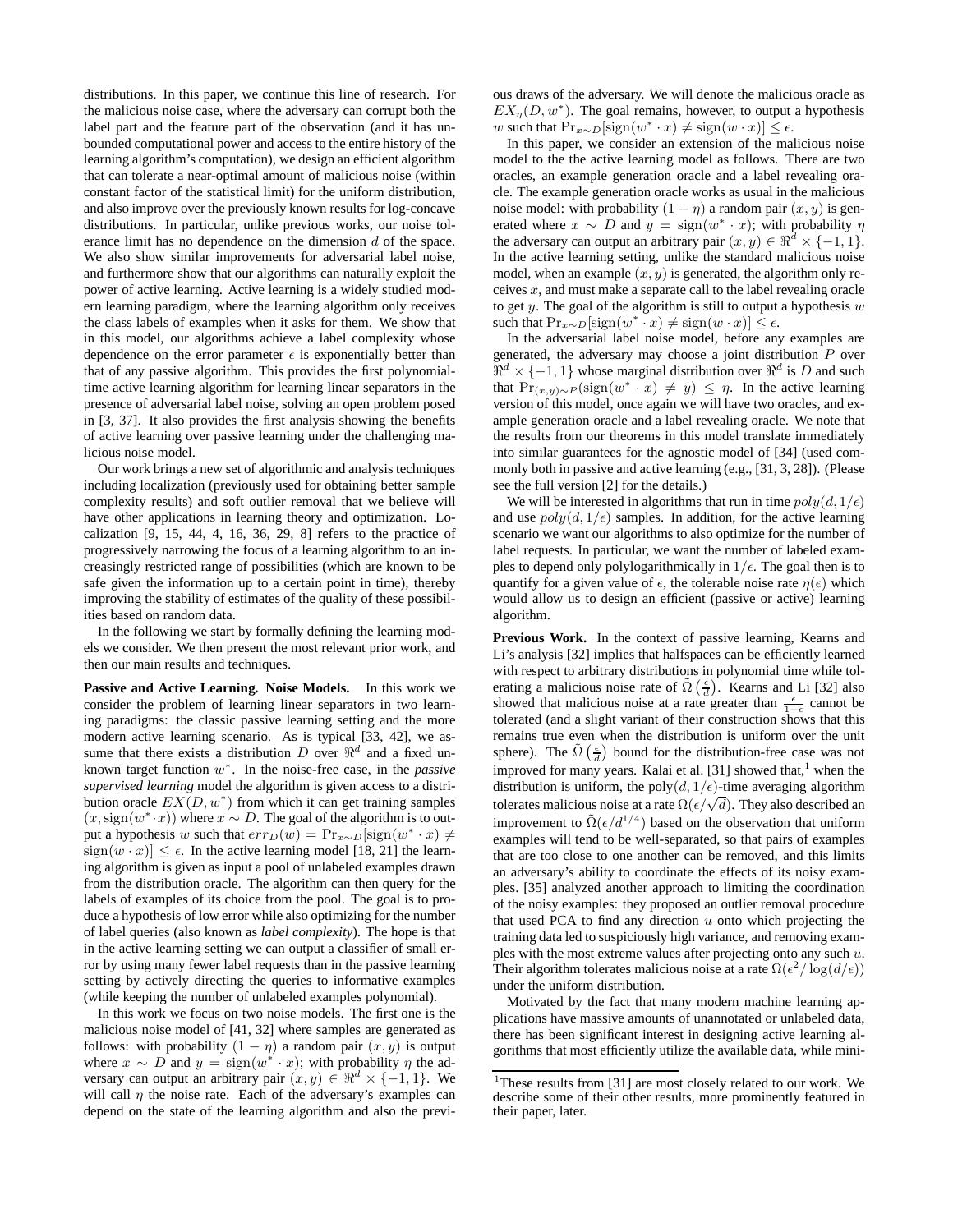mizing the need for human intervention. Over the past decade there has been substantial progress progress on understanding the underlying statistical principles of active learning, and several general characterizations have been developed for describing when active learning could have an advantage over the classic passive supervised learning paradigm both in the noise free settings and in the agnostic case [24, 20, 3, 4, 28, 22, 17, 7, 36, 11, 43, 21, 38, 6]. However, despite many efforts, except for very simple noise models (random classification noise [5] and linear noise [23]), to date there are no known computationally efficient algorithms with provable guarantees in the presence of noise. In particular, there are no computationally efficient algorithms for the agnostic case, and furthermore no result exists showing the benefits of active learning over passive learning in the malicious noise model, where the feature part of the examples can be corrupted as well.

### **1.1 Our Results**

The following are our main results.

THEOREM 1.1. *There is a polynomial-time algorithm* Aum *for learning linear separators with respect to the uniform distribution over the unit ball in* ℜ d *in the presence of malicious noise such that an*  $\Omega$  ( $\epsilon$ ) *upper bound on*  $\eta$  *suffices to imply that for any*  $\epsilon$ ,  $\delta > 0$ , *the output* w *of*  $A_{um}$  *satisfies*  $Pr_{(x,y)\sim D}[\text{sign}(w \cdot x) \neq \text{sign}(w^* \cdot y)]$  $|x| \leq \epsilon$  *with probability at least*  $1 - \delta$ *.* 

THEOREM 1.2. *There is a polynomial-time algorithm* Aul *for learning linear separators with respect to the uniform distribution over the unit ball in* ℜ d *in the presence of adversarial label noise such that an*  $\Omega$  ( $\epsilon$ ) *upper bound on*  $\eta$  *suffices to imply that for any*  $\epsilon, \delta > 0$ , the output w of A<sub>ul</sub> satisfies Pr<sub>(x,y)∼D</sub>[sign(w · x)  $\neq$  $\langle \operatorname{sign}(w^* \cdot x) \rangle \leq \epsilon$  *with probability at least*  $1 - \delta$ *.* 

As a restatement of the above theorem, in the agnostic setting considered in [31], we can output a halfspace of error at most  $O(\eta +$ α) in time poly(d, 1/α). Kalai et al. achieved error  $η + α$  by learning a low degree polynomial in time whose dependence on the inverse accuracy is super-exponential. On the other hand, this result of [31] applies when the target halfspace does not necessary go through the origin.

THEOREM 1.3. *There is a polynomial-time algorithm* Ailcm *for learning linear separators with respect to any isotropic log-concave distribution in* ℜ d *in the presence of malicious noise such that*  $an \Omega\left(\frac{\epsilon}{\log^2(\frac{1}{\epsilon})}\right)$  upper bound on  $\eta$  suffices to imply that for any  $\epsilon, \delta > 0$ , the output  $w$  of  $A_{i lcm}$  satisfies  $Pr_{(x,y) \sim D}[\text{sign}(w \cdot x) \neq \text{sign}(w^* \cdot x)] \leq \epsilon$  *with probability at least*  $1 - \delta$ .

THEOREM 1.4. *There is a polynomial-time algorithm* Ailcl *for learning linear separators with respect to isotropic log-concave* distribution in  $\mathbb{R}^d$  in the presence of adversarial label noise such *that an*  $\Omega$  ( $\epsilon$ / $\log^2(1/\epsilon)$ ) upper bound on  $\eta$  suffices to imply that *for any*  $\epsilon, \delta > 0$ *, the output* w *of*  $A_{ilcl}$  *satisfies*  $Pr_{(x,y) \sim D}[\text{sign}(w \cdot$  $f(x) \neq \text{sign}(w^* \cdot x)] \leq \epsilon$  *with probability at least*  $1 - \delta$ *.* 

We note that all our algorithms are proper in that they return a linear separator. (Linear models can be evaluated efficiently, and are otherwise easy to work with.) We summarize our results, and the most closely related previous work, in Tables 1 and 2.

# **1.2 Techniques**

**Hinge Loss Minimization.** As minimizing the 0-1 loss in the presence of noise is NP-hard [30, 25], a natural approach is to minimize a surrogate convex loss that acts as a proxy for the 0-1 loss.

Table 1: Comparison with previous  $poly(d, 1/\epsilon)$ -time algs. for uniform distribution

| <b>Passive Learning</b> | Prior work                                                           | Our work                  |
|-------------------------|----------------------------------------------------------------------|---------------------------|
| malicious               | $\overline{\eta} = \Omega\left(\frac{\epsilon}{d^{1/4}}\right)$ [31] | $\eta = \Omega(\epsilon)$ |
|                         | $\eta = \Omega(\frac{\epsilon^2}{\log(d/\epsilon)})$ [35]            |                           |
| adversarial             | $\eta = \Omega(\epsilon/\sqrt{\log(1/\epsilon)})$ [31]               | $\eta = \Omega(\epsilon)$ |
| <b>Active</b> Learning  | NA                                                                   | $\eta = \Omega(\epsilon)$ |
| (malicious<br>and       |                                                                      |                           |
| adversarial)            |                                                                      |                           |

Table 2: Comparison with previous  $poly(d, 1/\epsilon)$ -time algorithms isotropic log-concave distributions

| <b>Passive Learning</b>                                 | Prior work                                                  | Our work                                      |
|---------------------------------------------------------|-------------------------------------------------------------|-----------------------------------------------|
| malicious                                               | $\eta = \Omega(\frac{\epsilon^3}{\log^2(d/\epsilon)})$ [35] | $\eta = \Omega(\frac{c}{\log^2(1/\epsilon)})$ |
| adversarial                                             | $\left[35\right]$<br>$\eta = \Omega(\frac{c}{\log(1)})$     | $\eta = \Omega(\frac{1}{\log n})$             |
| Learning<br>Active<br>(malicious<br>and<br>adversarial) | NA                                                          |                                               |

A common choice in machine learning is to use the hinge loss:  $\max(0, 1 - y(w \cdot x))$ . In this paper, we use the slightly more general  $\ell_{\tau}(w,x,y) = \max\left(0,1-\frac{y(w \cdot x)}{\tau}\right)$ , and, for a set T of examples, we let  $\ell_{\tau}(w,T) = \frac{1}{|T|} \sum_{(x,y) \in T} \ell_{\tau}(w,x,y)$ . Here  $\tau$  is a parameter that changes during training. It can be shown that minimizing hinge loss with an appropriate normalization factor can tolerate a noise rate of  $\Omega(\epsilon^2/\sqrt{d})$  under the uniform distribution over the unit ball in  $\mathbb{R}^d$ . This is also the limit for such a strategy since a more powerful malicious adversary with can concentrate all the noise directly opposite to the target vector  $w^*$  and make sure that the hinge-loss is no longer a faithful proxy for the 0-1 loss.

**Localization in the instance and concept space.** Our first key insight is that by using an iterative localization technique, we can limit the harm caused by an adversary at each stage and hence can still do hinge-loss minimization despite significantly more noise. In particular, the iterative style algorithm we propose proceeds in stages and at stage k, we have a hypothesis vector  $w_k$  of a certain error rate. The goal in stage k is to produce a new vector  $w_{k+1}$  of error rate half of  $w_k$ . In order to halve the error rate, we focus on a band of size  $b_k = \Theta(\frac{2^{-k}}{\sqrt{d}})$  around the boundary of the linear classifier whose normal vector is  $w_k$ , i.e.  $S_{w_k,b_k} = \{x : |w_k \cdot x| < b_k\}.$ For the rest of the paper, we will repeatedly refer to this key region of borderline examples as "the band". The key observation made in [4] is that outside the band, all the classifiers still under consideration (namely those hypotheses within radius  $r_k$  of the previous weight vector  $w_k$ ) will have very small error. Furthermore, the probability mass of this band under the original distribution is small enough, so that in order to make the desired progress we only need to find a hypothesis of constant error rate over the data distribution conditioned on being within margin  $b_k$  of  $w_k$ . This idea was used in [4] to obtain active learning algorithms with improved label complexity ignoring computational complexity considerations<sup>2</sup>.

In this work, we build on this idea to produce polynomial time algorithms with improved noise tolerance. To obtain our results, we exploit several new ideas: (1) the performance of the rescaled

<sup>&</sup>lt;sup>2</sup>We note that the localization considered by  $[4]$  is a more aggressive one than those considered in disagreement based active learning literature [3, 28, 36, 29, 43] and earlier in passive learning [9, 15, 44].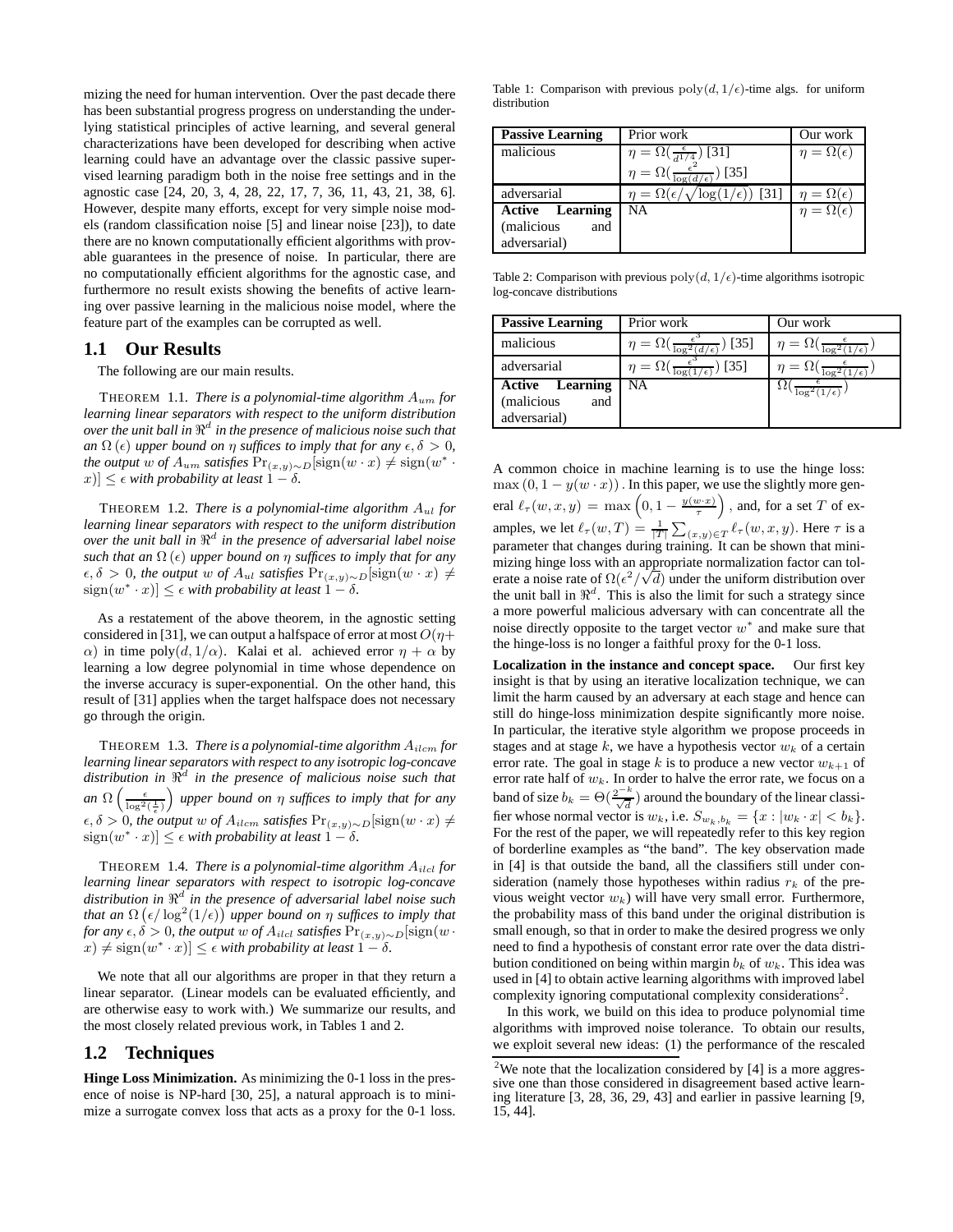hinge loss minimization in smaller and smaller bands, (2) a analysis of properties of the distribution obtained after conditioning on the band that enables us to more sensitively identify cases in which the adversary concentrates the effects of noisy examples, (3) another type of localization — a novel soft outlier removal procedure.

We first show that if we minimize a variant of the hinge loss that is rescaled depending on the width of the band, it remains a faithful enough proxy for the 0-1 error even when there is significantly more noise. As a first step towards this goal, consider the setting where we pick  $\tau_k$  proportionally to  $b_k$ , the size of the band, and  $r_k$ is proportional to the error rate of  $w<sub>k</sub>$ , and then minimize a normalized hinge loss function  $\ell_{\tau_k}(w, x, y) = \max(0, 1 - \frac{y(w \cdot x)}{\tau_k})$  over vectors  $w \in B(w_k, r_k)$ . We first show that  $w^*$  has small hinge loss within the band. Furthermore, within the band the adversarial examples cannot hurt the hinge loss of  $w^*$  by a lot. To see this notice that if the malicious noise rate is  $\eta$ , within  $S_{w_{k-1},b_k}$  the effective noise rate is  $\Theta(\eta 2^k)$ . Also the maximum value of the hinge loss for vectors  $w \in B(w_k, 2^{-k})$  is  $O(\sqrt{d})$ . Hence the maximum amount by which the adversary can affect the hinge loss is  $O(\eta 2^{k}\sqrt{d})$ . Using this approach we get a noise tolerance of  $\Omega(\epsilon/\sqrt{d})$ .

In order to get better tolerance in the adversarial, or agnostic, setting, we note that examples x for which  $|w \cdot x|$  is large for w close to  $w_{k-1}$  are the most harmful, and, by analyzing the variance of  $w \cdot x$  for such directions w, we can more effectively limit the amount by which an adversary can "hurt" the hinge loss. This then leads to an improved noise tolerance of  $\Omega(\epsilon)$ .

For the case of malicious noise, in addition we need to deal with the presence of outliers, i.e. points not generated from the uniform distribution. We do this by introducing a *soft localized outlier removal* procedure at each stage (described next). This procedure assigns a weight to each data point indicating the algorithm's confidence that the point is not "noisy". We then minimize the weighted hinge loss. Combining this with the variance analysis mentioned above leads to a noise of tolerance of  $\Omega(\epsilon)$  in the malicious case.

**Soft Localized Outlier Removal.** Outlier removal techniques have been studied before in the context of learning problems [13, 35]. In [35], the goal of outlier removal was to limit the ability of the adversary to coordinate the effects of noisy examples – excessive such coordination was detected and removed. Our outlier removal procedure (see Figure 2) is similar in spirit to that of [35] with two key differences. First, as in [35], we will use the variance of the examples in a particular direction to measure their coordination. However, due to the fact that in round  $k$ , we are minimizing the hinge loss only with respect to vectors that are close to  $w_{k-1}$ , we only need to limit the variance in these directions. As training proceeds, the band is increasingly shaped like a pancake, with  $w_{k-1}$  pointing in its flattest direction. Hypotheses that are close to  $w_{k-1}$  also point in flat directions; the variance in those directions is  $\Theta(b_k^2)$ which is much smaller than the  $\approx 1/d$  found in a generic direction. This allows us to limit the harm of the adversary to a greater extent than was possible in the analysis of [35]. The second difference is that, unlike previous outlier removal techniques, rather than making discrete remove-or-not decisions, we instead weigh the examples and then minimize the weighted hinge loss. Each weight indicates the algorithm's confidence that an example is not noisy. We show that these weights can be computed by solving a linear program with infinitely many constraints. We then show how to design an efficient separation oracle for the linear program using recent general-purpose techniques from the optimization community [40, 12].

In Section 4 we show that our results hold for a more general class of distributions which we call *admissible* distributions. From Section 4 it also follows that our results can be extended to  $\beta$ -nearly log-concave distributions (for small enough  $\beta$ ). Such distributions, for instance, can capture mixtures of log-concave distributions [8].

# **2. PRELIMINARIES**

Recall that  $\ell_{\tau}(w,x,y) = \max\left(0,1-\frac{y(w \cdot x)}{\tau}\right)$  and  $\ell_{\tau}(w,T) =$  $\frac{1}{|T|} \sum_{(x,y) \in T} \ell_{\tau}(w, x, y)$ . Similarly, the expected hinge loss w.r.t. D is defined as  $L_{\tau}(w, D) = E_{x \sim D}(\ell_{\tau}(w, x, \text{sign}(w^* \cdot x)))$ . Our analysis will also consider the distribution  $D_{w, \gamma}$  obtained by conditioning D on membership in the band, i.e. the set  $\{x : ||x||_2 =$  $1, |w \cdot x| \leq \gamma$ .

We present our algorithms in the active learning model. Since we will prove that our active algorithm only uses a polynomial number of unlabeled samples, this will imply a guarantee for passive learning setting. A formal description appears in Figure 1, and a formal description of the outlier removal procedure appears in Figure 2. We will present specific choices of the parameters of the algorithms in the following sections. The description of the algorithm and its analysis is simplified if we assume that it starts with a preliminary weight vector  $w_0$  whose angle with the target  $w^*$  is acute, i.e. that satisfies  $\theta(w_0, w^*) < \pi/2$ . This is without loss of generality for the types of problems we consider (see the full version [2]). We will also need the following useful properties of the uniform distribution.

1. [10, 4, 31] For any  $c_1 > 0$ , there is a  $c_2 > 0$  such that, for x drawn from the uniform distribution over  $S_{d-1}$  and any unit length  $u \in \mathbf{R}^d$ , for all  $a, b \in [-c_1/\sqrt{d}, c_1/\sqrt{d}]$  for which  $a \leq b$ , we have

$$
c_2|b-a|\sqrt{d} \le \Pr(u \cdot x \in [a,b]) \le |b-a|\sqrt{d}. \quad (1)
$$

2. [8] For any  $c_3 > 0$ , there is a  $c_4 > 0$  such that, for all  $d > 4$ , the following holds. Let u and v be two unit vectors in  $R^d$ , and assume that  $\theta(u, v) = \alpha \leq \pi/2$ . Then

$$
\Pr_{x \sim D} \left( \text{sign}(u \cdot x) \neq \text{sign}(v \cdot x) \text{ and } |v \cdot x| \geq c_4 \frac{\alpha}{\sqrt{d}} \right) \leq c_3 \alpha.
$$
\n(2)

# **3. THE UNIFORM DISTRIBUTION WITH MALICIOUS NOISE**

Let  $S_{d-1}$  denote the unit ball in  $\mathbf{R}^d$ . In this section we focus on the case where the distribution  $D$  is the uniform distribution over  $S_{d-1}$  and present our results for malicious noise. Theorem 1.1 is a corollary of Theorem 3.1, which follows.

THEOREM 3.1. *Let* w ∗ *be the (unit length) target weight vec*tor. There are absolute positive constants  $c_1, ..., c_5$  and a poly*nomial* p *such that an*  $\Omega$  ( $\epsilon$ ) *upper bound on*  $\eta$  *suffices to imply that for any*  $\epsilon, \delta > 0$ , using the algorithm from Figure 1 with  $cut-off$  values  $b_k = c_1 2^{-k} d^{-1/2}$ , radii  $r_k = c_2 2^{-k}$ ,  $\kappa = c_3$ ,  $\tau_k = c_4 2^{-k} d^{-1/2}$  for  $k \ge 1$ ,  $\xi_k = c_5$ ,  $\sigma_k^2 = 2 \left( \frac{r_k^2}{d-1} + b_{k-1}^2 \right)$ , a *number*  $n_k = p(d, 2^k, \log(1/\delta))$  *of unlabeled examples in round* k and a number  $m_k = O(d(d + \log(k/\delta)))$  of labeled examples *in round k, after*  $s = \lfloor \log_2(1/\epsilon) \rfloor$  *iterations, we find*  $w_s$  *satisfy* $ing \operatorname{err}(w_s) = \Pr_{(x,y)\sim D}[\operatorname{sign}(w_s \cdot x) \neq \operatorname{sign}(w^* \cdot x)] \leq \epsilon \text{ with }$ *probability*  $\geq 1 - \delta$ *.* 

### **3.1 Proof Sketch of Theorem 3.1**

We may assume without loss of generality that all examples, including noisy examples, fall in  $S_{d-1}$ . This is because any example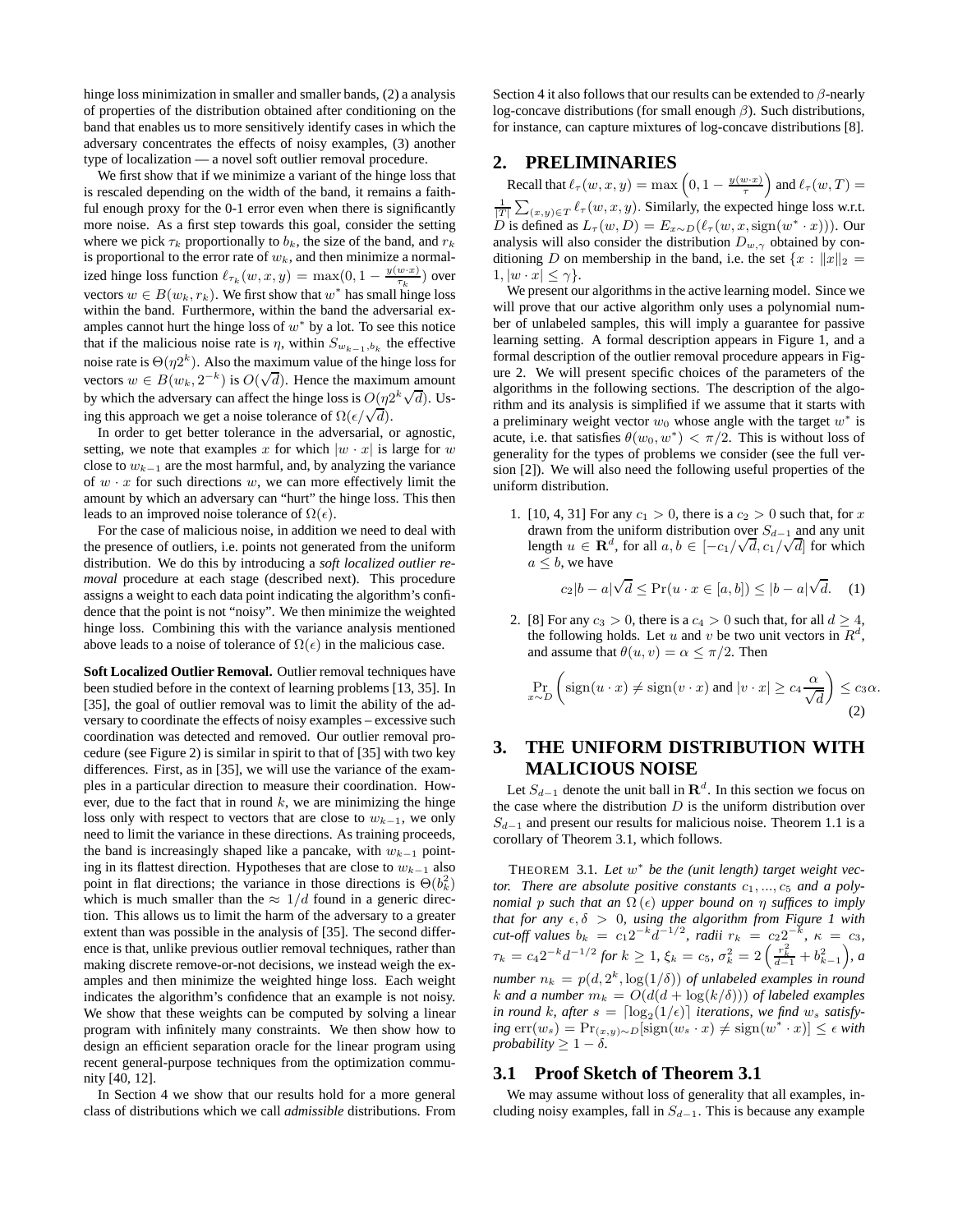#### **Figure 1** COMPUTATIONALLY EFFICIENT ALGORITHM TOLERATING MALICIOUS NOISE

**Input**: allowed error rate  $\epsilon$ , probability of failure  $\delta$ , an oracle that returns x, for  $(x, y)$  sampled from  $EX_n(f, D)$ , and an oracle for getting the label y from an example; a sequence of unlabeled sample sizes  $n_k > 0$ ,  $k \in \mathbb{Z}^+$ ; a sequence of labeled sample sizes  $m_k > 0$ ; a sequence of cut-off values  $b_k > 0$ ; a sequence of hypothesis space radii  $r_k > 0$ ; a sequence of removal rates  $\xi_k$ ; a sequence of variance bounds  $\sigma_k^2$ ; precision value  $\kappa$ ; weight vector  $w_0$ .

1. Draw  $n_1$  examples and put them into a working set  $W$ .

2. For 
$$
k = 1, ..., s = \lceil \log_2(1/\epsilon) \rceil
$$

- (a) Apply the algorithm from Figure 2 to W with parameters  $u \leftarrow w_{k-1}$ ,  $\gamma \leftarrow b_{k-1}$ ,  $r \leftarrow r_k$ ,  $\xi \leftarrow \xi_k$ ,  $\sigma^2 \leftarrow \sigma_k^2$  and let q be the output function  $q:W\rightarrow [0,1]$  . Normalize  $q$  to form a probability distribution  $p$  over  $W.$
- (b) Choose  $m_k$  examples from W according to p and reveal their labels. Call this set T.
- (c) Find  $v_k \in B(w_{k-1}, r_k)$  to approximately minimize training hinge loss over T s.t.  $||v_k||_2 \leq 1$ :  $\ell_{\tau_k}(v_k, T) \leq \min_{w \in B(w_{k-1}, r_k) \cap B(0,1)} \ell_{\tau_k}(w, T) + \kappa/8.$ Normalize  $v_k$  to have unit length, yielding  $w_k = \frac{v_k}{\|v_k\|_2}$ .
- (d) Clear the working set W.
- (e) **Until**  $n_{k+1}$  additional data points are put in W, given x for  $(x, f(x))$  obtained from  $EX_{\eta}(f, D)$ , if  $|w_k \cdot x| \geq b_k$ , then reject x else put into W

**Output**: weight vector  $w_s$  of error at most  $\epsilon$  with probability  $1 - \delta$ .

### **Figure 2** LOCALIZED SOFT OUTLIER REMOVAL PROCEDURE

**Input**: a set  $S = \{(x_1, x_2, \dots, x_n)\}\$  of samples; the reference unit vector u; desired radius r; a parameter  $\xi$  specifying the desired bound on the fraction of clean examples removed; a variance bound  $\sigma^2$ 

- 1. Find  $q: S \to [0, 1]$  satisfying the following constraints:
	- (a) for all  $x \in S$ ,  $0 \le q(x) \le 1$
	- (b)  $\frac{1}{|S|} \sum_{(x,y) \in S} q(x) \ge 1 \xi$
	- (c) for all  $w \in B(u, r) \cap B(0, 1)$ ,  $\frac{1}{|S|} \sum_{x \in S} q(x) (w \cdot x)^2 \le \sigma^2$

**Output:** A function  $q : S \rightarrow [0, 1]$ .

that falls outside  $S_{d-1}$  can be easily identified by the algorithm as noisy and removed, effectively lowering the noise rate.

Using techniques from [4], we may reduce our problem to a subproblem concerning learning with respect to a distribution obtained by conditioning on membership in the band. In particular, we adapt the argument of [4] to show that, for a sufficiently small absolute constant  $\kappa$ , in order prove Theorem 3.1, all we need is Theorem 3.2 stated below, together with the required bounds on computational, sample and label complexity.

THEOREM 3.2. *After round* k *of the algorithm in Figure 1, with probability at least*  $1 - \frac{\delta}{k+k^2}$ , we have  $err_{D_{w_{k-1},b_{k-1}}}(w_k) \leq \kappa$ .

We will first show how Theorem 3.2 is sufficient to prove the main result.

#### **Margin based analysis (Proof of Theorem 3.1):**

*Proof Sketch:* We will prove by induction on k that after  $k \leq s$ iterations, we have  $\text{err}_D(w_k) \leq 2^{-(k+1)}$  with probability  $1-\delta(1-\frac{1}{2})$  $1/(k + 1)/2$ . See Appendix A.1 for the specific values of the constants in the statement of the theorem.

When  $k = 0$ , all that is required is  $\text{err}_D(w_0) \le 1/2$ .

Assume now the claim is true for  $k - 1$  ( $k \ge 1$ ). Then by induction hypothesis, we know that with probability at least  $1 - \delta(1 1/k$ )/2,  $w_{k-1}$  has error at most  $2^{-k}$ . This implies  $\theta(w_{k-1}, w^*) \leq$  $\pi 2^{-k}$ .

Let us define  $S_{w_{k-1},b_{k-1}} = \{x : |w_{k-1} \cdot x| \leq b_{k-1}\}\$  and  $\bar{S}_{w_{k-1},b_{k-1}} = \{x : |w_{k-1} \cdot x| > b_{k-1}\}.$  Since  $w_{k-1}$  has unit length, and  $v_k \in B(w_{k-1}, r_k)$ , we have  $\theta(w_{k-1}, v_k) \leq r_k$  which in turn implies  $\theta(w_{k-1}, w_k) \leq r_k$ .

Applying Equation 2 to bound the error rate outside the band, we have both:

$$
\Pr_x [(w_{k-1} \cdot x)(w_k \cdot x) < 0, x \in \bar{S}_{w_{k-1}, b_{k-1}}] \le 2^{-(k+3)} \quad \text{and}
$$

$$
\Pr_x [(w_{k-1} \cdot x)(w^* \cdot x) < 0, x \in \bar{S}_{w_{k-1}, b_{k-1}}] \leq 2^{-(k+3)}.
$$

Taking the sum, we obtain

$$
\Pr_x [(w_k \cdot x)(w^* \cdot x) < 0, x \in \bar{S}_{w_{k-1}, b_{k-1}}] \leq 2^{-(k+2)}.
$$

Therefore, we have

$$
err(w_k) \leq (err_{D_{w_{k-1},b_{k-1}}}(w_k)) \Pr(S_{w_{k-1},b_{k-1}}) + 2^{-(k+2)}.
$$

Equation 1 gives  $Pr(S_{w_{k-1},b_{k-1}}) \leq 2b_{k-1}\sqrt{d}$ , which implies

$$
err(w_k) \le (err_{D_{w_{k-1},b_{k-1}}}(w_k))2b_{k-1}\sqrt{d} + 2^{-(k+2)}
$$

$$
\leq 2^{-(k+1)} \left( (\operatorname{err}_{D_{w_{k-1},b_{k-1}}}(w_k)) 4\tilde{c}_4 + 1/2 \right).
$$

Recall that  $D_{w_{k-1},b_{k-1}}$  is the distribution obtained by conditioning D on the event that  $x \in S_{w_{k-1},b_{k-1}}$ . By Theorem 3.2, with probability  $1 - \frac{\delta}{2(k + k^2)}$ ,  $w_k$  has error at most  $\kappa = \frac{1}{8\tilde{c}_4}$  within  $S_{w_{k-1},b_{k-1}}$ , implying that  $err(w_k) \leq 2^{-(k+1)}$ , completing the proof of the induction, and therefore showing, with probability at least  $1 - \delta$ ,  $O(\log(1/\epsilon))$  iterations suffice to achieve  $err(w_k) \leq \epsilon$ .

A polynomial number of unlabeled samples are required by the algorithm and the number of labeled examples required by the algorithm is  $\sum_k m_k = O(d(d+\log\log(1/\epsilon)+\log(1/\delta))\log(1/\epsilon)).$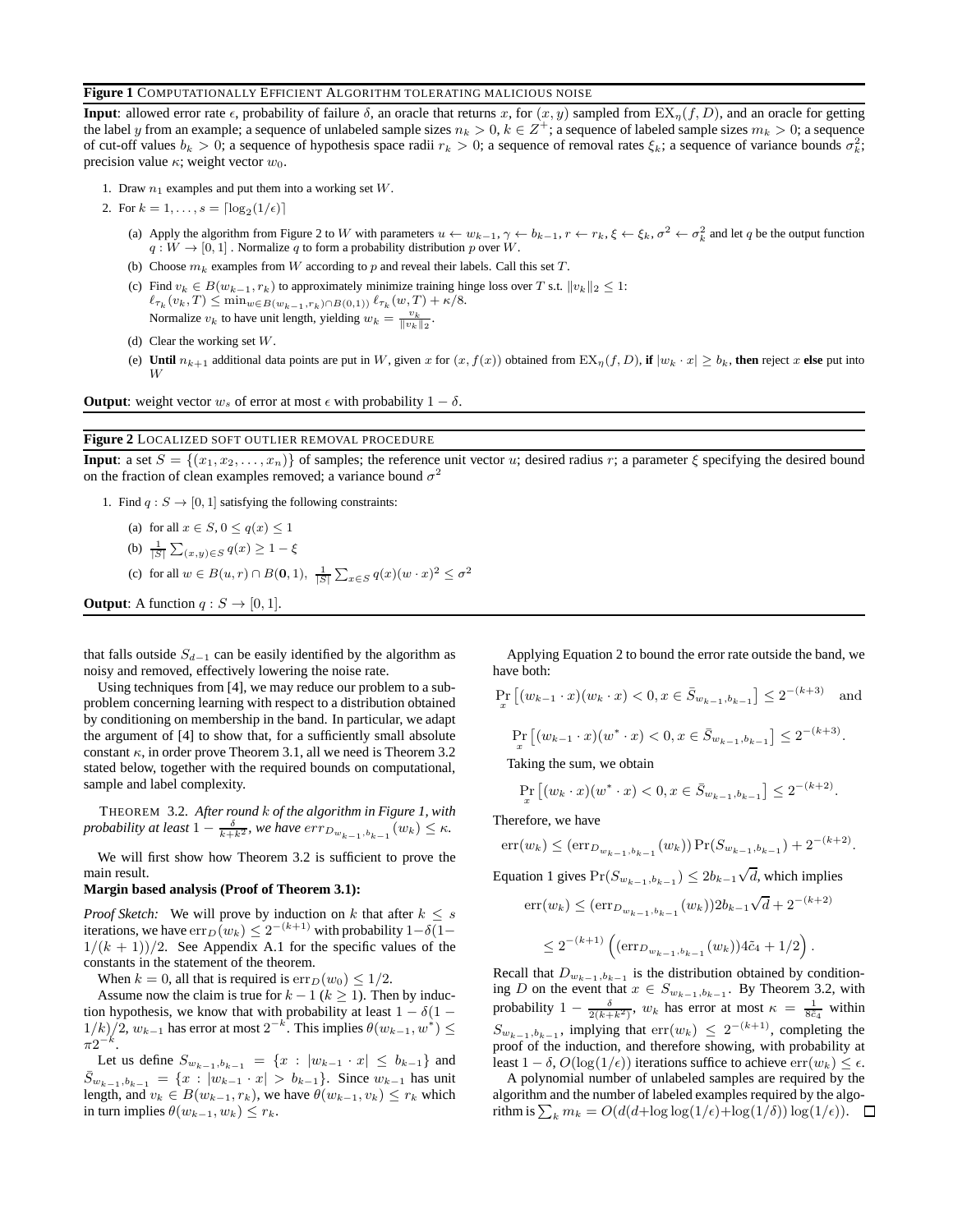#### **The error within a band in each iteration**

In the rest of this section we will sketch the proof of Theorem 3.2 in a series of steps summarized in the lemmas below. First, we bound the expected hinge loss of the target  $w^*$  within the band  $S_{w_{k-1},b_{k-1}}$ . Since we are analyzing a particular round k, to reduce clutter in the formulas, for the rest of this section, let us refer to  $\ell_{\tau_k}$ simply as  $\ell$  and  $L_{\tau_k}(\cdot, D_{w_{k-1},b_{k-1}})$  as  $L(\cdot)$ .

LEMMA 3.3. 
$$
L(w^*) \le \kappa/12.
$$

*Proof Sketch:* Notice that  $y(w^* \cdot x)$  is never negative, so, on any clean example  $(x, y)$ , we have  $\ell(w^*, x, y) = \max\left\{0, 1 - \frac{y(w^*, x)}{\tau_k}\right\}$  $\leq 1$ , and, furthermore,  $w^*$  will pay a non-zero hinge only inside the region where  $|w^* \cdot x| < \tau_k$ . Hence,

$$
L(w^*) \leq \Pr_{D_{w_{k-1},b_{k-1}}}(|w^* \cdot x| \leq \tau_k) =
$$

$$
\frac{\Pr_{x \sim D}(|w^* \cdot x| \le \tau_k \& |w_{k-1} \cdot x| \le b_{k-1})}{\Pr_{x \sim D}(|w_{k-1} \cdot x| \le b_{k-1})}.
$$

Using Eq. 1 we can lower bound the denominator  $Pr_{x \sim D}(|w_{k-1}|)$ .  $|x| < b_{k-1}$ )  $\ge c'_1 b_{k-1} \sqrt{d}$  for a constant  $c'_1$ . Also the numerator is at most  $Pr_{x \sim D}(|w^* \cdot x| \leq \tau_k) \leq c'_2 \tau_k \sqrt{d}$ , for another constant  $c'_2$ . Hence, we have

$$
L(w^*) \le \frac{c_2' \sqrt{d} \tau_k}{c_1' \sqrt{d} b_{k-1}} = \frac{c_2' \sqrt{d} c_4 2^{-k} / \sqrt{d}}{c_1' \sqrt{d} c_1 2^{-k} / \sqrt{d}} < \kappa / 12,
$$

if we choose  $c_4$  small enough.  $\square$ 

During round  $k$  we can decompose the working set  $W$  into the set of "clean" examples W<sub>C</sub> which are drawn from  $D_{w_{k-1},b_{k-1}}$ and the set of "dirty" or malicious examples  $W_D$  which are output by the adversary. We will ultimately relate the hinge loss of vectors over the weighted set  $W$  to the hinge loss over clean examples  $W_C$ . In order to do this we will need the following guarantee from the outlier removal subroutine of Figure 2 (which is applied with  $\eta' =$  $\Theta(\eta 2^k)$ ).

THEOREM 3.4. *There is a constant* c *and a polynomial* p *such that, if*  $n \ge p(1/\eta', d, 1/\xi, 1/\delta, 1/\gamma, 1/r)$  *examples are drawn from the distribution*  $D_{u,v}$  *(each replaced with an arbitrary unit*length vector with probability  $\eta' < 1/4$ ), then by using the algo*rithm in Figure 2 with*  $\sigma^2 = c \left( \frac{r^2}{d-1} + \gamma^2 \right)$ , we have that with *probability* 1 − δ*, the output* q *satisfies the following:*  $(a)$   $\sum_{(x,y)\in S} q(x) \geq (1-\xi)|S|$  *and (b) for all unit length* w *such* 

*that*  $||w - u||_2 \leq r$ ,  $\frac{1}{|S|} \sum_{x \in S} q(x)(w \cdot x)^2 \leq \sigma^2$ . *Furthermore*, *the algorithm can be implemented in polynomial time.*

The key points in proving this theorem are the following. We will show that the vector  $q^*$  which assigns a weight 1 to examples in  $W_C$  and weight 0 to examples in  $W_D$  is a feasible solution to the linear program in Figure 2. In order to do this, we first show that the fraction of dirty examples in round  $k$  is not too large, i.e., w.h.p., we have  $|W_D| = O(\eta' |S|)$ . Next, we show that, for all w with distance r of u, that  $E[(w.x)^2]$  is at most  $\left(\frac{r^2}{d-1} + \gamma^2\right)$ . The proof of feasibility follows easily by combining the variance bound with standard VC tools. In the appendix we also show how to solve the linear program in polynomial time. The complete proof of Theorem 3.4 is in Appendix A.

As explained in the introduction, the soft outlier removal procedure enables us to get a more refined bound on the extent to which the value  $\ell(w, p)$  minimized by the algorithm is a faithful proxy

for the value  $\ell(w, W_C)$  that it would minimize in the absence of noise. This is formalized in the following lemma. (Here  $\ell(w, p)$ and  $\ell(w, W_C)$  are defined with respect to the unrevealed labels that the adversary has committed to.)

LEMMA 3.5. *There are absolute constants*  $C_1$ ,  $C_2$  *and*  $C_3$  *such that, for large enough d, with probability*  $1 - \frac{\delta}{2(k+k^2)}$ *, if we define*  $z_k = \sqrt{\frac{r_k^2}{d-1} + b_{k-1}^2}$ , then for any  $w \in B(w_{k-1}, r_k)$ , we have  $\ell(w,W_C) \ \leq \ \ell(w,p) \ + \ \frac{C_1\eta}{\epsilon} \left( 1 + \frac{z_k}{\tau_k} \right) \ + \ \kappa/32 \ \ and \ \ \ell(w,p) \ \leq$  $2\ell(w, W_C) + \kappa/32 + \frac{C_2\eta}{\epsilon} + C_3\sqrt{\frac{\eta}{\epsilon}} \times \frac{z_k}{\tau_k}.$ 

A detailed proof of Lemma 3.5 is given in Appendix A. Here were give a few ideas. The loss  $\ell(w, x, y)$  on a particular example can be upper bounded by  $1 + \frac{|w \cdot x|}{\tau}$ . One source of difference between  $\ell(w, W_C)$ , the loss on the clean examples, and  $\ell(w, p)$ , the loss minimized by the algorithm, is the loss on the (total fractional) dirty examples that were not deleted by the soft outlier removal. By using the Cauchy-Shwartz inequality, the (weighted) sum of  $1 + \frac{|w \cdot x|}{\tau}$  over those surviving noisy examples can be bounded in terms of the variance in the direction  $w$ , and the (total fractional) number of surviving dirty examples. Our soft outlier detection allows us to bound the variance of the surviving noisy examples in terms of  $\Theta(z_k^2)$ . Another way that  $\ell(w, W_C)$  can be different from  $\ell(w, p)$  is effect of deleting clean examples. We can similarly use the variance on the clean examples to bound this in terms of  $z$ .

Given Lemma 3.3, Theorem 3.4, and Lemma 3.5, the proof of Theorem 3.2 can be summarized as follows. Let

$$
E = \mathrm{err}_{D_{w_{k-1},b_{k-1}}}(w_k) = \mathrm{err}_{Dw_{k-1},b_{k-1}}(v_k)
$$

be the probability that we want to bound. Applying VC theory, w.h.p., all sampling estimates of expected loss are accurate to within  $\kappa/32$ , so we may assume w.l.o.g. that this is the case. Since, for each error, the hinge loss is at least 1, we have  $E \leq L(v_k)$ . Applying Lemma 3.5 and VC theory, we get,

$$
E \leq \ell(v_k, T) + \frac{C_1 \eta}{\epsilon} \left( 1 + \frac{z_k}{\tau_k} \right) + \kappa/8.
$$

The fact that  $v_k$  approximately minimizes the hinge loss, together with VC theory, gives  $E \leq \ell(w^*, p) + \frac{C_1 \eta}{\epsilon} \left(1 + \frac{z_k}{\tau_k}\right) + \kappa/3$ . Once again applying Lemma 3.5 and VC theory yields  $E \le 2L(w^*)$  +  $\frac{C_1 \eta}{\epsilon} \left(1 + \frac{z_k}{\tau_k}\right) + \frac{C_2 \eta}{\epsilon} + C_3 \sqrt{\frac{\eta}{\epsilon}} \times \frac{z_k}{\tau_k} + \kappa/2$ . Since  $L(w^*) \le \kappa/12$ , we get  $E \le \kappa/6 + \frac{C_1 \eta}{\epsilon} \left(1 + \frac{z_k}{\tau_k}\right) + \frac{C_2 \eta}{\epsilon} + C_3 \sqrt{\frac{\eta}{\epsilon}} \times \frac{z_k}{\tau_k} + \kappa/2.$ Now notice that  $z_k/\tau_k$  is  $\Theta(1)$ . Hence an  $\Omega(\epsilon)$  bound on  $\eta$  suffices to imply, w.h.p., that  $err_{D_{w_{k-1},b_{k-1}}}(w_k) \leq \kappa$ .

# **4. ADMISSIBLE DISTRIBUTIONS WITH MA-LICIOUS NOISE**

One of our main results (Theorem 1.3) concerns isotropic log concave distributions. (A probability distribution is *isotropic logconcave* if its density can be written as  $\exp(-\psi(x))$  for a convex function  $\psi$ , its mean is 0, and its covariance matrix is I.)

In this section, we extend our analysis from the previous section and show that it works for isotropic log concave distributions, and in fact an even more general class of distributions which we call *admissible distributions*. In particular this includes the class of isotropic log-concave distributions in  $\mathbf{R}^{d}$  and the uniform distributions over the unit ball in  $\mathbf{R}^{d}$ .

DEFINITION 4.1. *A sequence* D4, D5, ... *of probability distributions over*  $\mathbb{R}^4, \mathbb{R}^5, \dots$  *respectively is*  $\lambda$ -admissible *if it satisfies*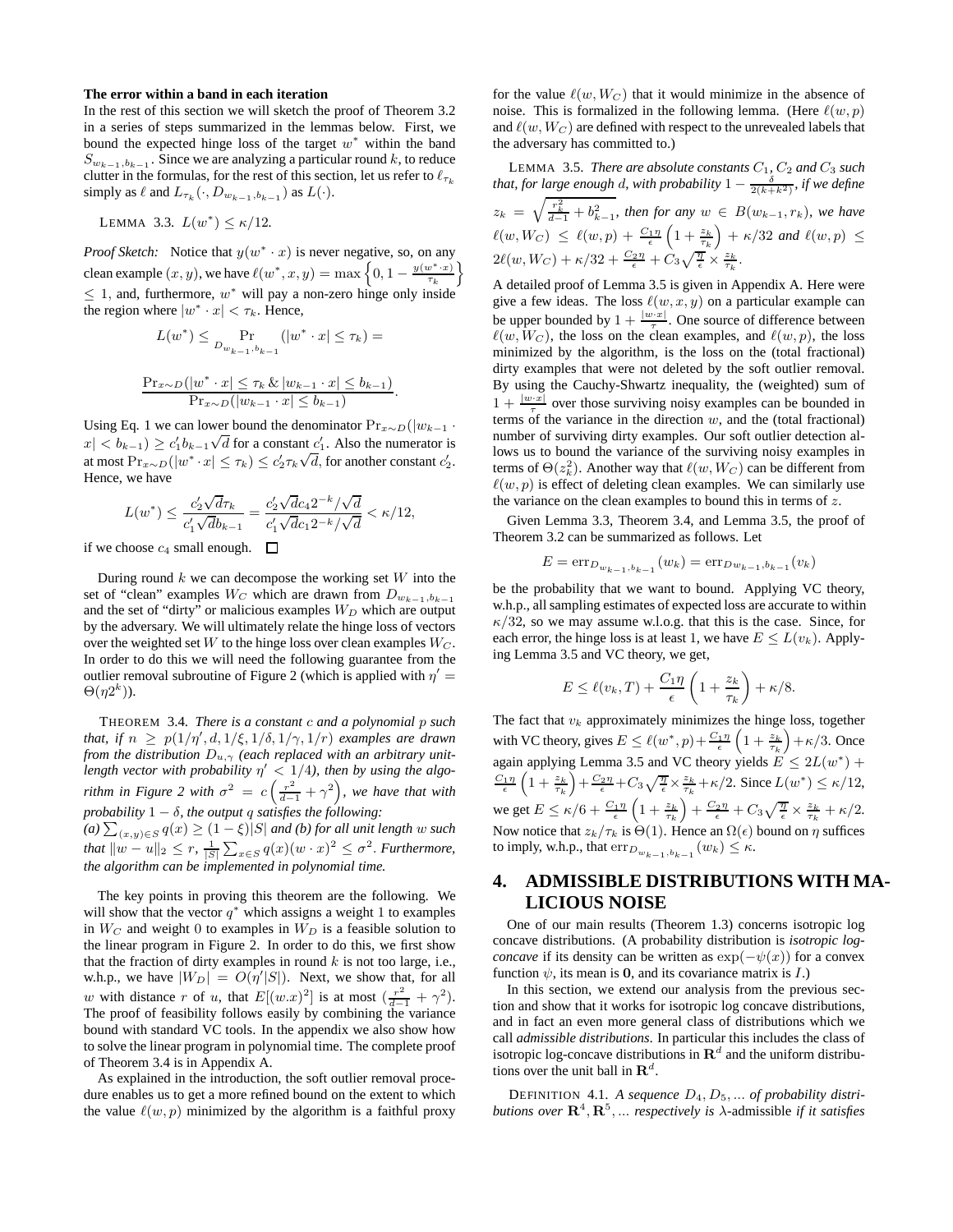*the following conditions.* (1.) There are  $c_1, c_2, c_3 > 0$  *such that, for all*  $d \geq 4$ *, for* x *drawn from*  $D_d$  *and any unit length*  $u \in \mathbb{R}^d$ *, (a) for all*  $a, b \in [-c_1, c_1]$  *for which*  $a \leq b$ *, we have*  $Pr(u \cdot x \in$  $[a, b]$ ) ≥  $c_2$  |b − a| *and for all*  $a, b \in \mathbf{R}$  *for which*  $a \leq b$ , Pr( $u \cdot x \in \mathbf{R}$  $[a, b] \leq c_3 |b - a|$ . (2.) For any  $c_4 > 0$ , there is a  $c_5 > 0$ *such that, for all*  $d \geq 4$ *, the following holds. Let u and v be two unit vectors in*  $R^d$ *, and assume that*  $\theta(u, v) = \alpha \le \pi/2$ *. Then*  $\Pr_{x \sim D_d}[\text{sign}(u \cdot x) \neq \text{sign}(v \cdot x) \text{ and } |v \cdot x| \geq c_5 \alpha] \leq c_4 \alpha.$ *(3.)* There is an absolute constant  $c_6$  such that, for any  $d \geq 4$ , *for any two unit vectors* u *and* v *in*  $R^d$  *we have*  $c_6\theta(v, u) \leq$  $\Pr_{x \sim D_d}(\text{sign}(u \cdot x) \neq \text{sign}(v \cdot x))$ . *(4.) There is a constant* c<sub>8</sub> such that, for all constant  $c_7$ , for all  $d \geq 4$ , for any a such *that,*  $||a||_2 \leq 1$ *, and*  $||u - a|| \leq r$ *, for any*  $0 < \gamma < c_7$ *, or we have*  $\mathbf{E}_{x \sim D_{d,u,\gamma}}((a \cdot x)^2) \leq c_8 \log^{\lambda}(1 + 1/\gamma)(r^2 + \gamma^2)$ . (5.) There is a constant c<sub>9</sub> such that, for all  $\alpha > \sqrt{d}$ , we have  $\Pr_{x \sim D}(||x|| > \alpha) \leq c_9 \exp(-\alpha/\sqrt{d}).$ 

For the case of admissible distributions we have the following theorem, which is proved in the full version [2].

THEOREM 4.2. *Let a distribution* D *over* R d *be chosen from a* λ*-admissible sequence of distributions. Let* w ∗ *be the (unit length) target weight vector. There are settings of the parameters of the*  $algorithm$   $A$  *from Figure 1, such that an*  $\Omega\left(\frac{\epsilon}{\log^\lambda(\frac{1}{\epsilon})}\right)$  *upper bound on the rate*  $\eta$  *of malicious noise suffices to imply that for any*  $\epsilon$ ,  $\delta$  > 0, a number  $n_k = \text{poly}(d, M^k, \log(1/\delta))$  of unlabeled examples *in round k and a number*  $m_k = O\left(d \log\left(\frac{d}{\epsilon \delta}\right) (d + \log(k/\delta))\right)$  of *labeled examples in round*  $k \geq 1$ , and  $w_0$  such that  $\theta(w_0, w^*) <$  $\pi/2$ , after  $s = O(\log(1/\epsilon))$  iterations, finds  $w_s$  satisfying  $err(w_s) \leq$  $\epsilon$  *with probability*  $\geq 1 - \delta$ *.* 

*If the support of* D *is bounded in a ball of radius* R(d)*, then, we* have that  $m_k = O\left(R(d)^2(d + \log(k/\delta))\right)$  label requests suffice.

The above theorem contains Theorem 1.3 as a special case. This is because of the fact that any isotropic log-concave distribution is 2-admissible (see the full version [2] for a proof).

### **5. ADVERSARIAL LABEL NOISE**

The intuition in the case of adversarial label noise is the same as for malicious noise, except that, because the adversary cannot change the marginal distribution over the instances, it is not necessary to perform outlier removal. Bounds for learning with adversarial label noise are not corollaries of bounds for learning with malicious noise, however, because, while the marginal distribution over the instances for *all* the examples, clean and noisy, is not affected by the adversary, the marginal distribution over the *clean* examples is changed (because the examples whose classifications are changed are removed from the distribution over clean examples).

Theorem 1.2 and Theorem 1.4, which concern adversarial label noise, can be proved by combining the analysis for Theorem 4.2 with the facts that (a rescaling of) the uniform distribution and i.l.c. distributions are 0-admissible and 2-admissible respectively (see the full version [2]).

### **6. DISCUSSION**

Recall that localization is the progressive refinement of the range of possibilities explored by an algorithm as learning proceeds. Localization in the concept space is traditionally used in statistical learning theory both in supervised and active learning for getting sharper rates [15, 16, 36]. Furthermore, the idea of localization in the instance space has been used in margin-based analysis of active learning [4, 8]. In this work we used localization in both senses

in order to get polynomial-time algorithms with better noise tolerance. It would be interesting to further exploit this idea for other (possibly non-geometric) concept spaces. Another concrete open question is to improve the logarithmic dependence on  $\epsilon$  in the noise tolerance for log-concave distributions.

# **7. REFERENCES**

- [1] S. Arora, L. Babai, J. Stern, and Z. Sweedyk. The hardness of approximate optima in lattices, codes, and systems of linear equations. In *Proceedings of the 1993 IEEE 34th Annual Foundations of Computer Science*, 1993.
- [2] P. Awasthi, M.-F. Balcan, and P. M. Long. The power of localization for efficiently learning linear separators with noise, 2014. Arxiv, 1307.8371v7.
- [3] M.-F. Balcan, A. Beygelzimer, and J. Langford. Agnostic active learning. In *ICML*, 2006.
- [4] M.-F. Balcan, A. Broder, and T. Zhang. Margin based active learning. In *COLT*, 2007.
- [5] M.-F. Balcan and V. Feldman. Statistical active learning algorithms. *NIPS*, 2013.
- [6] M.-F. Balcan and S. Hanneke. Robust interactive learning. In *COLT*, 2012.
- [7] M.-F. Balcan, S. Hanneke, and J. Wortman. The true sample complexity of active learning. In *COLT*, 2008.
- [8] M.-F. Balcan and P. M. Long. Active and passive learning of linear separators under log-concave distributions. In *Conference on Learning Theory*, 2013.
- [9] P. L. Bartlett, O. Bousquet, and S. Mendelson. Local Rademacher complexities. *Annals of Statistics*, 33(4):1497–1537, 2005.
- [10] E. B. Baum. The perceptron algorithm is fast for nonmalicious distributions. *Neural Computation*, 2:248–260, 1990.
- [11] A. Beygelzimer, D. Hsu, J. Langford, and T. Zhang. Agnostic active learning without constraints. In *NIPS*, 2010.
- [12] D. Bienstock and A. Michalka. Polynomial solvability of variants of the trust-region subproblem, 2013. Optimization Online.
- [13] A. Blum, A. Frieze, R. Kannan, and S. Vempala. A polynomial time algorithm for learning noisy linear threshold functions. *Algorithmica*, 22(1/2):35–52, 1997.
- [14] A. Blum, M. L. Furst, M. J. Kearns, and R. J. Lipton. Cryptographic primitives based on hard learning problems. In *Proceedings of the 13th Annual International Cryptology Conference on Advances in Cryptology*, 1994.
- [15] S. Boucheron, O. Bousquet, and G. Lugosi. Theory of classification: a survey of recent advances. *ESAIM: Probability and Statistics*, 9:9:323–375, 2005.
- [16] N. H. Bshouty, Y. Li, and P. M. Long. Using the doubling dimension to analyze the generalization of learning algorithms. *JCSS*, 2009.
- [17] R. Castro and R. Nowak. Minimax bounds for active learning. In *COLT*, 2007.
- [18] D. Cohn, L. Atlas, and R. Ladner. Improving generalization with active learning. *Machine Learning*, 15(2), 1994.
- [19] N. Cristianini and J. Shawe-Taylor. *An introduction to support vector machines and other kernel-based learning methods*. Cambridge University Press, 2000.
- [20] S. Dasgupta. Coarse sample complexity bounds for active learning. In *NIPS*, volume 18, 2005.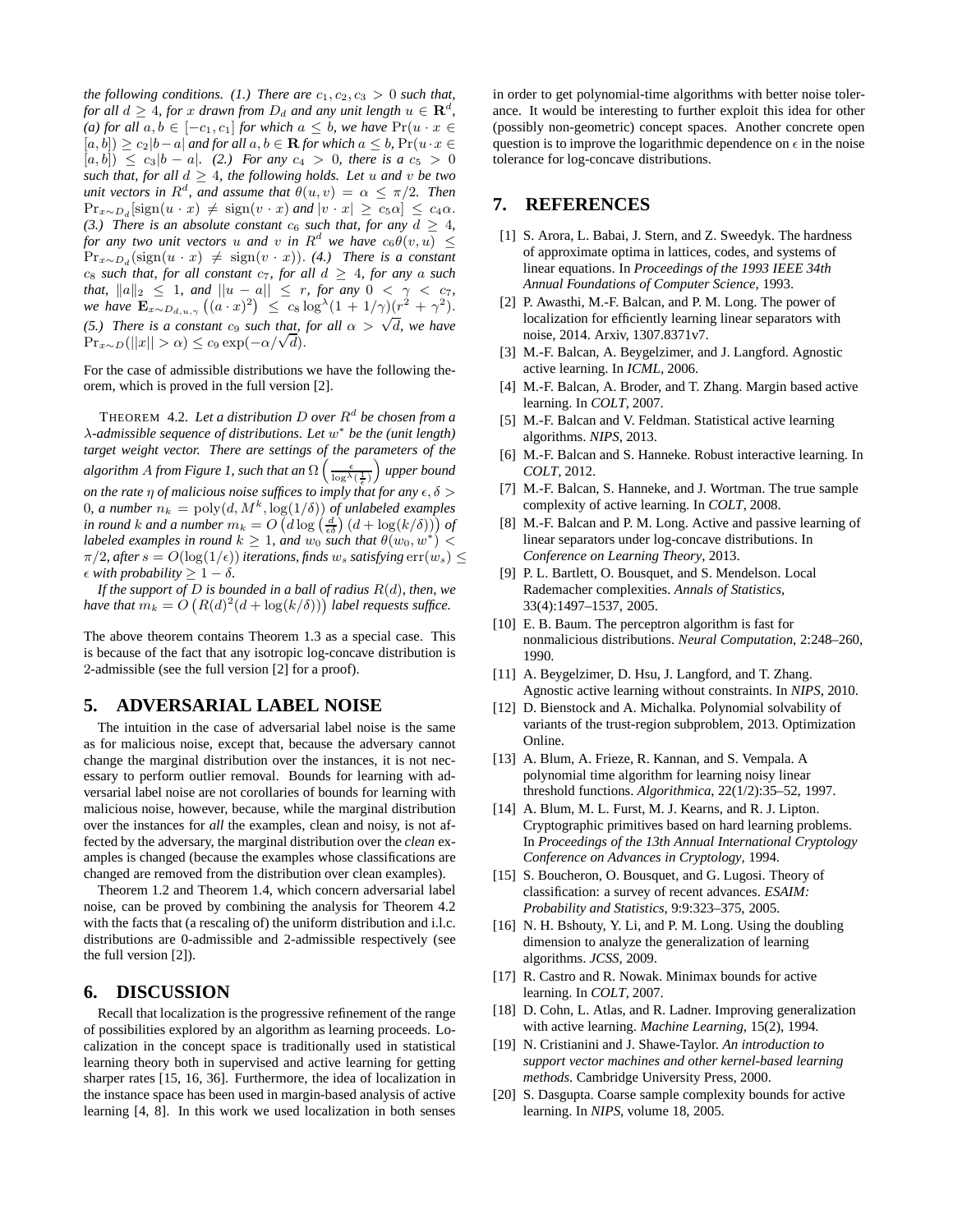- [21] S. Dasgupta. Active learning. *Encyclopedia of Machine Learning*, 2011.
- [22] S. Dasgupta, D. Hsu, and C. Monteleoni. A general agnostic active learning algorithm. *NIPS*, 20, 2007.
- [23] O. Dekel, C. Gentile, and K. Sridharan. Selective sampling and active learning from single and multiple teachers. *JMLR*, 2012.
- [24] Y. Freund, H. Seung, E. Shamir, and N. Tishby. Selective sampling using the query by committee algorithm. *Machine Learning*, 28(2-3):133–168, 1997.
- [25] M. R. Garey and D. S. Johnson. *Computers and Intractability; A Guide to the Theory of NP-Completeness*. 1990.
- [26] A. Gupta, M. Hardt, A. Roth, and J. Ullman. Privately releasing conjunctions and the statistical query barrier. In *Proceedings of the 43rd annual ACM symposium on Theory of computing*, 2011.
- [27] V. Guruswami and P. Raghavendra. Hardness of learning halfspaces with noise. In *Proceedings of the 47th Annual IEEE Symposium on Foundations of Computer Science*, 2006.
- [28] S. Hanneke. A bound on the label complexity of agnostic active learning. In *ICML*, 2007.
- [29] S. Hanneke. Rates of convergence in active learning. *The Annals of Statistics*, 39(1):333–361, 2011.
- [30] D. S. Johnson and F. Preparata. The densest hemisphere problem. *Theoretical Computer Science*, 6(1):93 – 107, 1978.
- [31] A. T. Kalai, A. R. Klivans, Y. Mansour, and R. A. Servedio. Agnostically learning halfspaces. In *Proceedings of the 46th Annual IEEE Symposium on Foundations of Computer Science*, 2005.
- [32] M. Kearns and M. Li. Learning in the presence of malicious errors. In *Proceedings of the twentieth annual ACM symposium on Theory of computing*, 1988.
- [33] M. Kearns and U. Vazirani. *An introduction to computational learning theory*. MIT Press, Cambridge, MA, 1994.
- [34] M. J. Kearns, R. E. Schapire, and L. M. Sellie. Toward efficient agnostic learning. *Mach. Learn.*, 17(2-3), Nov. 1994.
- [35] A. R. Klivans, P. M. Long, and R. A. Servedio. Learning halfspaces with malicious noise. *Journal of Machine Learning Research*, 10, 2009.
- [36] V. Koltchinskii. Rademacher complexities and bounding the excess risk in active learning. *Journal of Machine Learning Research*, 11:2457–2485, 2010.
- [37] C. Monteleoni. Efficient algorithms for general active learning. In *Proceedings of the 19th annual conference on Learning Theory*, 2006.
- [38] M. Raginsky and A. Rakhlin. Lower bounds for passive and active learning. In *NIPS*, 2011.
- [39] O. Regev. On lattices, learning with errors, random linear codes, and cryptography. In *Proceedings of the thirty-seventh annual ACM symposium on Theory of computing*, 2005.
- [40] J. Sturm and S. Zhang. On cones of nonnegative quadratic functions. *Mathematics of Operations Research*, 28:246–267, 2003.
- [41] L. G. Valiant. Learning disjunction of conjunctions. In *Proceedings of the 9th International Joint Conference on Artificial intelligence*, 1985.
- [42] V. Vapnik. *Statistical Learning Theory*. Wiley-Interscience,

1998.

- [43] L. Wang. Smoothness, Disagreement Coefficient, and the Label Complexity of Agnostic Active Learning. *JMLR*, 2011.
- [44] T. Zhang. Information theoretical upper and lower bounds for statistical estimation. *IEEE Transactions on Information Theory*, 52(4):1307–1321, 2006.

# **APPENDIX**

# **A. PROOFS FROM SECTION 3**

### **A.1 Parameter choices**

For easy reference throughout the proof, we first collect specifications of how parameters of the algorithm of Figure 1 are set. Let  $\tilde{c}_4$  be the value of  $c_4$  that ensures that Equation 2 holds when  $c_3 = \frac{1}{8\pi}$ , and let  $b_k = \frac{\tilde{c}_4}{\sqrt{d}} 2^{-k}$ . Let  $r_k = \pi 2^{-k}$ . Let  $\tilde{c}_2$  be the value of  $c_2$  that ensures that Equation 1 holds when  $c_1 = \tilde{c}_4$ , and let  $\kappa = \frac{1}{8\tilde{c}_4}$ ,  $\tau_k = \frac{\kappa \tilde{c}_2 b_{k-1}}{12}$ ,  $\xi_k = \min\left(\frac{\kappa}{128}, \frac{\kappa^2 \tau_k^2}{2^{14} z_k^2}\right)$  . Finally, let  $\sigma_k^2 = 2\left(\frac{r_k^2}{d-1} + b_{k-1}^2\right).$ 

### **A.2 The outlier removal subroutine**

Before taking on the subproblem of analyzing the error within the band, we need to prove the following theorem (which is the same as Theorem 3.4 in the main body) about the outlier removal subroutine of Figure 2.

THEOREM A.1. *There is a polynomial* p *such that, if*  $n \geq p(1/\eta', d, 1/\xi, 1/\delta, 1/\gamma, 1/r)$  *examples are drawn from the distribution* Du,γ *(each replaced with an arbitrary unit-length vector with probability*  $\eta' < 1/4$ , *for*  $\eta' \leq \xi/2$ *), then, with probability*  $1 - \delta$ *, the output q of the algorithm in Figure 2 (with*  $\sigma^2 =$  $2(r^2/(d-1)+\gamma^2)$ ) satisfies the following:

- $\bullet$   $\sum_{x \in S} q(x) \geq (1 \xi)|S|$  *(a fraction* 1 − ξ *of the weight is retained)*
- For all unit length w such that  $||w u||_2 \leq r$ ,

$$
\frac{1}{|S|} \sum_{x \in S} q(x) (w \cdot x)^2 \le 2 \left( \frac{r^2}{d - 1} + \gamma^2 \right).
$$
 (3)

*Furthermore, the algorithm can be implemented in polynomial time.*

Our proof of Theorem A.1 proceeds through a series of lemmas. We may assume without loss of generality that  $x_1, ..., x_n$  are distinct.

Obviously, a feasible  $q$  satisfies the requirements of the lemma. So all we need to show is

- there is a feasible solution  $q$ , and
- we can simulate a separation oracle: given a provisional infeasible solution  $\hat{q}$ , we can find a linear constraint violated by  $\hat{q}$  in polynomial time.

We will start by working on proving that there is a feasible  $q$ . First of all, a Chernoff bound implies that  $n \ge \text{poly}(1/\eta', 1/\delta)$ suffices for it to be the case that, with probability  $1 - \delta$ , at most  $2\eta'$ members of  $S$  are noisy. Let us assume from now on that this is the case.

We will show that  $q^*$  which sets  $q^*(x, y) = 0$  for each noisy point, and  $q^*(x, y) = 1$  for each non-noisy point, is feasible. First we get a bound on  $E[(a.x)^2]$  for all vectors a close to u. This is formalized in the following lemma.

LEMMA A.2. *For all* a *such that*  $||u - a||_2 \leq r$  *and*  $||a||_2 \leq 1$ 

$$
\mathbf{E}_{x \sim U_{u,\gamma}}((a \cdot x)^2) \leq r^2/(d-1) + \gamma^2.
$$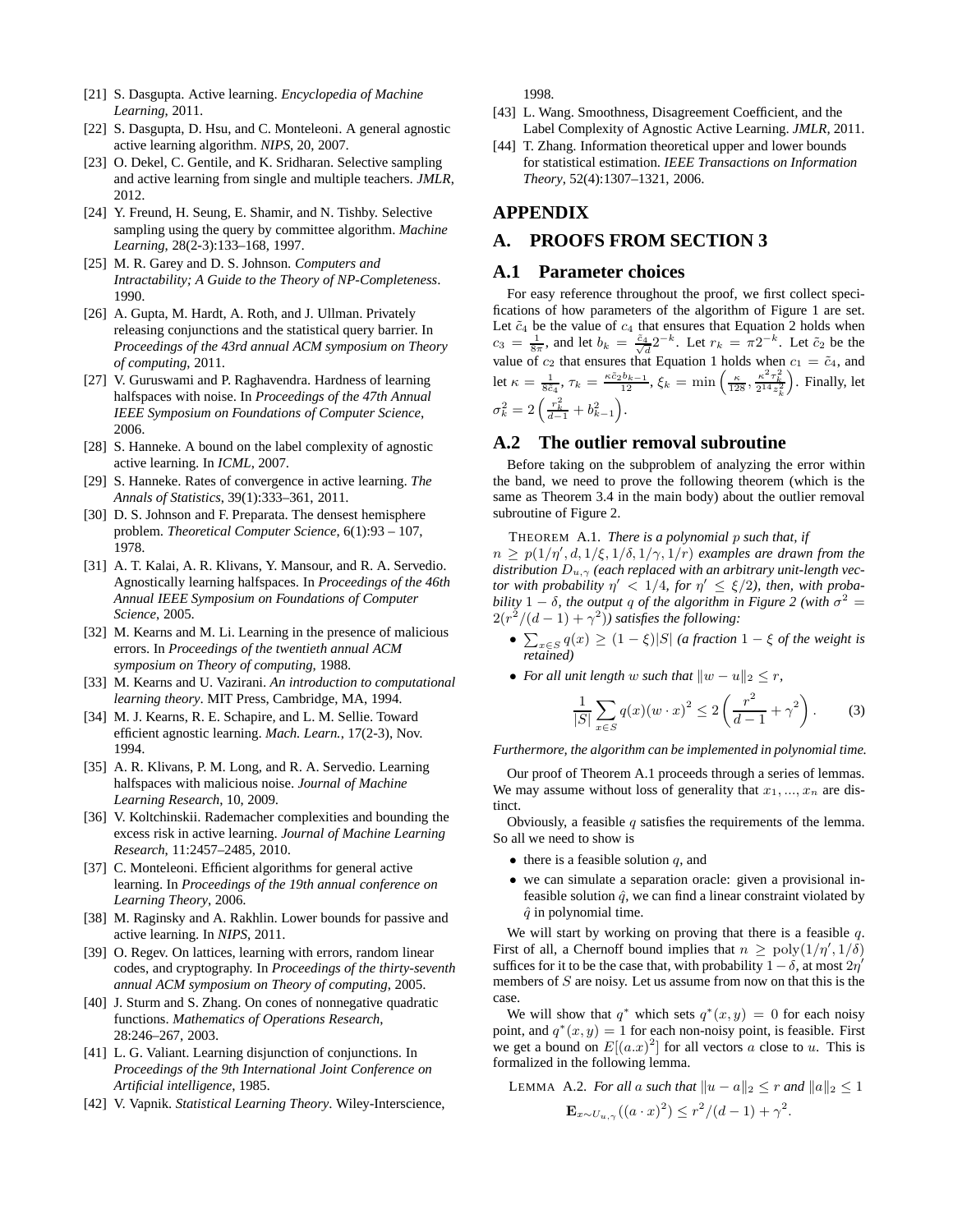**PROOF.** W.l.o.g. we may assume that  $u = (1, 0, 0, ..., 0)$ . We can write  $x = (x_1, x_2, \dots, x_d)$  as  $x = (x_1, x')$ , so that  $x'$  is chosen uniformly over all vectors in  $\mathbf{R}^{d-1}$  of length at most  $\sqrt{1-x_1^2}$ . Let us decompose  $\mathbf{E}_{x \sim U_{u,\gamma}}((a \cdot x)^2)$  into parts that we can analyze separately as follows.

$$
\mathbf{E}_{x \sim U_{u,\gamma}}((a \cdot x)^2) = a_1^2 \mathbf{E}_{x \sim U_{u,\gamma}}(x_1^2) + a_1 \sum_{i=2}^n a_i \mathbf{E}_{x \sim U_{u,\gamma}}(x_1 x_i)
$$

$$
+ \mathbf{E}_{x \sim U_{u,\gamma}}((x' \cdot a)^2). \tag{4}
$$

First,  $\mathbf{E}_{x \sim U_{u,\gamma}}((x' \cdot a)^2)$  is at most the expectation of  $(x' \cdot a)^2$ when  $x' = (0, x_2, ..., x_d)$  is sampled uniformly from the unit ball in  $\mathbf{R}^{d-1}$ . Thus

$$
\mathbf{E}_{x \sim U_{u,\gamma}}((x' \cdot a)^2) \le \frac{1}{d-1} \sum_{i=2}^d a_i^2 \le \frac{r^2}{d-1}.
$$
 (5)

Furthermore, since  $|x_1| \leq \gamma$  when x is drawn from  $U_{u,\gamma}$ , we have

$$
\mathbf{E}_{x \sim U_{u,\gamma}}(x_1^2) \le \gamma^2. \tag{6}
$$

Finally, recalling that  $u = (1, 0, ..., 0)$ ,  $\mathbf{E}_{x \sim U_{u,\gamma}}(x_1 x_i) = 0$  for all  $i$  (by symmetry). Putting this together with  $(6)$ ,  $(5)$  and  $(4)$  completes the proof.  $\Box$ 

Next, using VC tools one can show that

**LEMMA** A.3. If we draw  $\ell$  times i.i.d. from D to form  $X_C$ , with *probability*  $1 - \delta$ *, we have that for any unit length a,* 

$$
\frac{1}{\ell} \sum_{x \in X_C} (a \cdot x)^2 \le E[(a \cdot x)^2] + \sqrt{\frac{O(d \log(\ell/\delta)(d + \log(1/\delta)))}{\ell}}
$$

The above two lemmas imply that  $n = \text{poly}(d, 1/\eta', 1/\delta, 1/\gamma)$ suffices for it to be the case that, for all  $w \in B(u, r)$ ,

$$
\frac{1}{|S|} \sum_{x} q^*(x) (a \cdot x)^2 \le 2\mathbf{E}[(a \cdot x)^2] \le 2\left(\frac{r^2}{d-1} + \gamma^2\right),
$$

so that  $q^*$  is feasible.

So what is left is to prove is that a separation oracle for the convex program can be computed in polynomial time. First, it is easy to check whether, for all  $x \in S$ ,  $0 \le q(x) \le 1$ , and whether to check whether, for all  $x \in S$ ,  $0 \le q(x) \le 1$ , and whether  $\sum_{x \in S} q(x) \ge (1 - \xi)|S|$ . An algorithm can first do that. If these pass, then it needs to check whether there is a  $w \in B(u, r)$  with  $||w||_2 \leq 1$  such that

$$
\frac{1}{|S|} \sum_{x \in S} q(x) (w \cdot x)^2 > 2 \left( \frac{r^2}{d-1} + \gamma^2 \right).
$$

This can be done by finding  $w \in B(u,r)$  with  $||w||_2 \leq 1$  that maximizes  $\sum_{x \in S} q(x) (w \cdot x)^2$ , and checking it.

Suppose X is a matrix with a row for each  $x \in S$ , where the row is  $\sqrt{q(x)}x$ . Then  $\sum_{x \in S} q(x)(w \cdot x)^2 = w^T X^T X w$ , and, maximizing this over  $w$  is an equivalent problem to minimizing  $w^T(-X^T X)w$  subject to  $\|w - u\|_2 \leq r$  and  $\|w\| \leq 1$ . Since  $-X<sup>T</sup>X$  is symmetric, problems of this form are known to be solvable in polynomial time [40] (see [12]).

# **A.3 The error within a band in each iteration**

During round  $k$  we can decompose the working set  $W$  into the set of "clean" examples W<sub>C</sub> which are drawn from  $D_{w_{k-1},b_{k-1}}$ and the set of "dirty" or malicious examples  $W_D$  which are chosen by the adversary. We will next show that the fraction of dirty examples in round  $k$  is not too large.

LEMMA A.4. *With probability*  $1 - \frac{\delta}{6(k + k^2)}$ 

$$
|W_D| \le \frac{2\eta n_k 2^k}{\tilde{c}_2 \tilde{c}_4}.\tag{7}
$$

*,*

PROOF. From Equation 1 and the setting of our parameters, the probability that an example falls in  $S_{w_{k-1},b_{k-1}}$  is at least  $2\tilde{c}_2\tilde{c}_42^{-k}$ . Therefore, with probability  $(1 - \frac{\delta}{12(k + k^2)})$ , the number of examples we must draw before we encounter  $n_k$  examples that fall within  $S_{w_{k-1},b_{k-1}}$  is at most  $\frac{n_k 2^k}{\tilde{c}_2 \tilde{c}_4}$  $\frac{n_k 2^n}{\tilde{c}_2 \tilde{c}_4}$ . The probability that each unlabeled example we draw is noisy is at most  $\eta$ . Applying a Chernoff bound,  $n_k = \text{poly}(1/\epsilon, 1/\eta, \log(1/\delta))$  suffices to imply that, with probability at least  $1 - \frac{\delta}{12(k+k^2)}$ ,

$$
|W_D| \le \frac{2\eta n_k 2^k}{\tilde{c}_2 \tilde{c}_4}
$$

.

completing the proof.  $\Box$ 

Note that we may assume without loss of generality that  $\eta$  <  $\frac{\epsilon \tilde{c}_2 \tilde{c}_4}{8}$ , in which case Equation 7 implies  $|W_D| \leq |W|/4$ . Let us do that for the rest of the proof.

Recall that the total variation distance between two probability distributions is the maximum difference between the probabilities that they assign to any event. We can think of  $q$  as a soft indicator function for whether an example is kept, and so interpret the inequality  $\sum_{x \in W} q(x) \ge (1 - \xi)|W|$  as roughly akin to saying that most examples are kept. This means that distribution  $p$  obtained by normalizing  $q$  is close to the uniform distribution over  $W$ . We make this precise in the following easily proved lemma (see the full version [2]).

LEMMA A.5. *The total variation distance between* p *and the uniform distribution over* W *is at most* ξ*.*

Next, we will relate the average hinge loss when examples are weighted according to p i.e.,  $\ell(w, p)$ , to the hinge loss averaged over clean examples  $W_C$ , i.e.,  $\ell(w, W_C)$ . This is relationship is better than using a uniform bound on the variance since, within the band, projecting the data onto directions close to  $w_{k-1}$  will lead to much smaller variance. Specifically, we prove the following lemma (which is the same as Lemma 3.5 in the main body). Here  $\ell(w, W_C)$  and  $\ell(w, p)$  are defined with respect to the unrevealed labels that the adversary has committed to.

LEMMA A.6. *Define*  $z_k = \sqrt{\frac{r_k^2}{d-1} + b_{k-1}^2}$ . *There are absolute*  $\alpha$  *constants*  $C_1$ ,  $C_2$  *and*  $C_3$  *such that, for large enough d, with probability*  $1 - \frac{\delta}{2(k+k^2)}$ *, for any*  $w \in B(w_{k-1}, r_k)$ *, we have* 

$$
\ell(w, W_C) \le \ell(w, p) + \frac{C_1 \eta}{\epsilon} \left( 1 + \frac{z_k}{\tau_k} \right) + \kappa / 32 \tag{8}
$$

*and*

.

$$
\ell(w, p) \le 2\ell(w, W_C) + \kappa/32 + \frac{C_2\eta}{\epsilon} + C_3\sqrt{\frac{\eta}{\epsilon}} \times \frac{z_k}{\tau_k}.\tag{9}
$$

PROOF. Without loss of generality, assume that each element  $(x, y) \in W$  is distinct. Fix an arbitrary  $w \in B(w_{k-1}, r_k)$ . By the guarantee of Theorem A.1, Lemma A.4, and Lemmas A.2 and A.3, we know that, with probability  $1 - \frac{\delta}{2(k+k^2)}$ ,

$$
\frac{1}{|W|} \sum_{x \in W} q(x) (w \cdot x)^2 \le 2z_k^2,
$$
 (10)

together with (for  $C_0 = \frac{2}{\tilde{c}_2 \tilde{c}_4}$ )

$$
|W_D| \le C_0 \eta n_k 2^k \tag{11}
$$